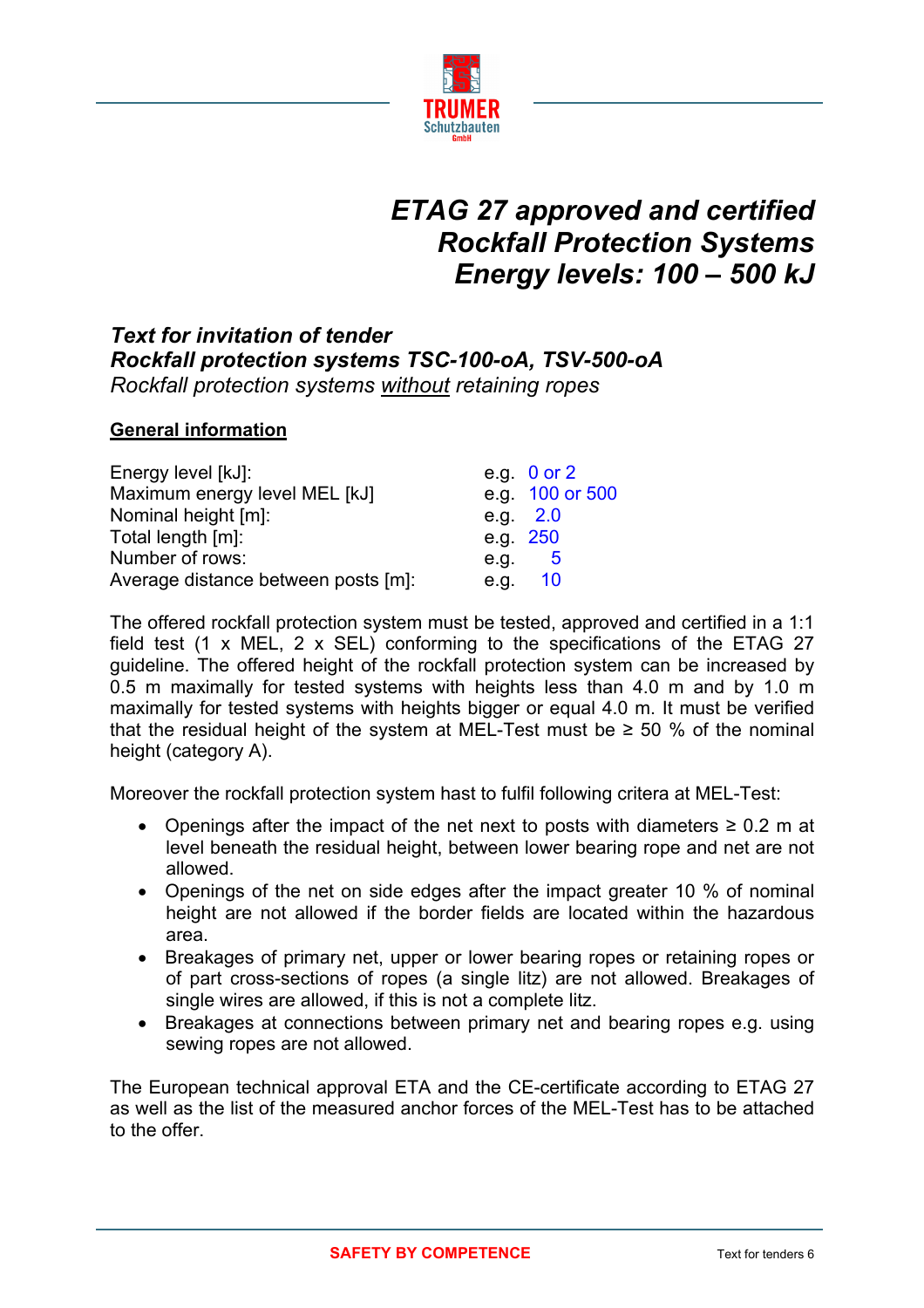

## **Design of the Main Structure and Individual Components**

The design of main structures and of single components must be such as described below (or equal / better). Individual components not cited herein must correspond to the appropriate technical standards (e.g. DIN) as well as to certified and approved system.

#### Interception structure

| • Primary net:      | Type: Omega-Net                                           |
|---------------------|-----------------------------------------------------------|
|                     | Corrosion protection: Zinc coated class A acc. EN 10244-2 |
|                     | Maximum mesh size: 135 mm                                 |
|                     | Connection to bearing ropes: threaded                     |
| • Additional layer: | <b>Typ: Rectangular netting</b>                           |
| (optionally)        | Corrosion protection: Zinc coated class A acc. EN 10244-2 |
|                     | Maximum mesh size: 50 mm                                  |
|                     | Minimum wire diameter: 2.5 mm                             |
|                     |                                                           |
| Support structure   |                                                           |
| Post:               | Corrosion protection: hot dip galvanized                  |
|                     | according to EN ISO 1461                                  |
|                     | Design: fixed rotation at the base plate                  |
|                     | (without upslope retaining ropes)                         |
| Base plate:         | Corrosion protection: hot dip galvanized                  |
|                     | according to EN ISO 1461                                  |
|                     | Connection to underground: anchored installation          |
|                     |                                                           |

#### Connection components

| $\bullet$ | Bearing ropes:   | Type: according to EN 12385-4            |
|-----------|------------------|------------------------------------------|
|           |                  | Corrosion protection: hot dip galvanized |
| $\bullet$ | Middle ropes:    | Type: according to EN 12385-4            |
|           | (TSV-500-oA)     | Corrosion protection: hot dip galvanized |
| $\bullet$ | Retaining ropes: | Type: according to EN 12385-4            |
|           |                  | Corrosion protection: hot dip galvanized |

#### Energy absorbing elements (brake elements)

- *Operating mode:* Energy dissipation: plastic deformation
- *Position:* close to anchors, so that can be carried out without dismantling the fence
- *Corrosion protection:* hot dip galvanized according to EN ISO 1461

#### **Anchoring**

- of ropes: using anchor bars and eyelet frames
- *of posts:* using anchor bars (3 pieces per base plate); connection to concrete foundation or rock
- *of concrete foundation:* using anchor bars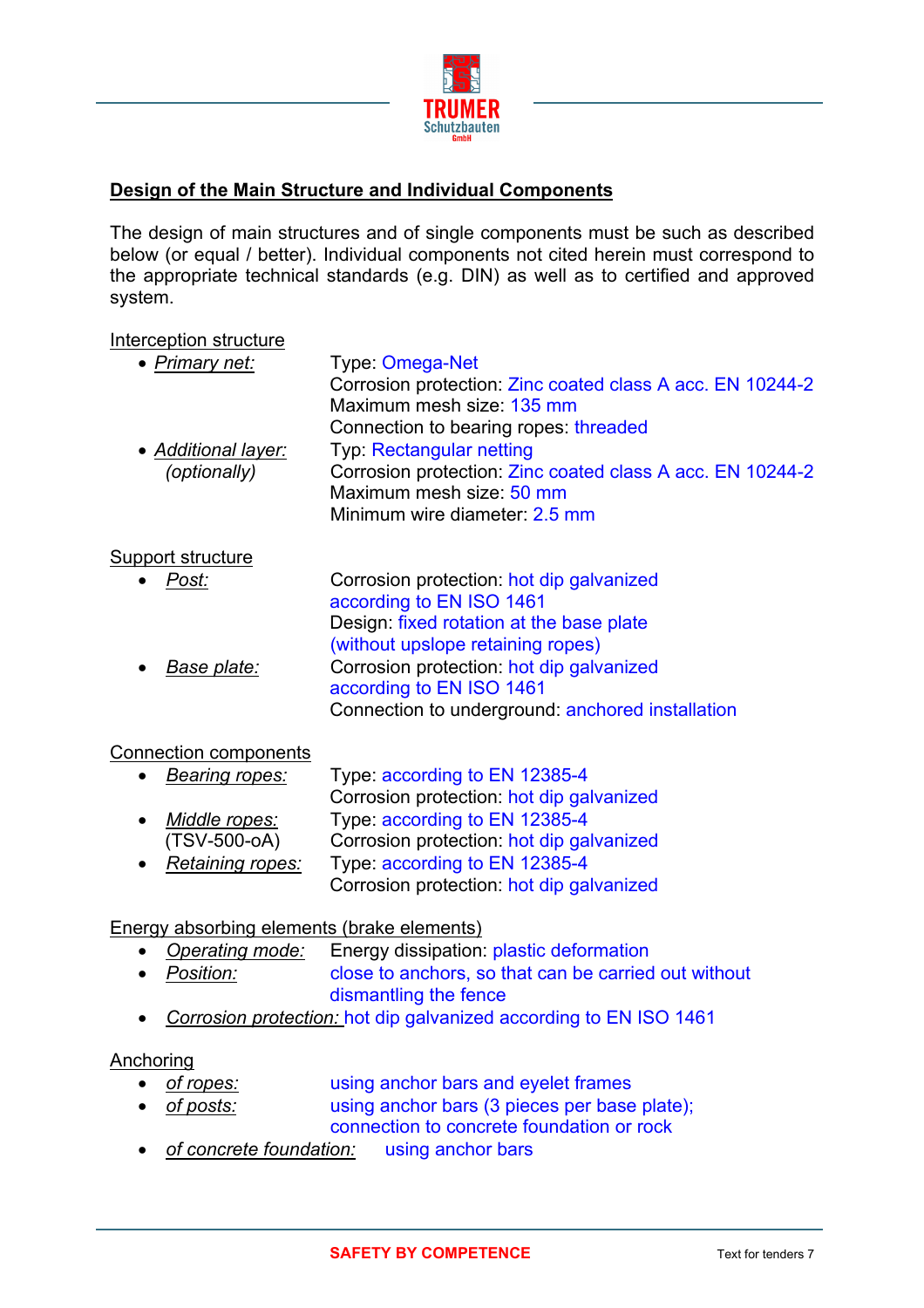

## Lateral view TSC-100-oA



## Plan view TSC-100-oA